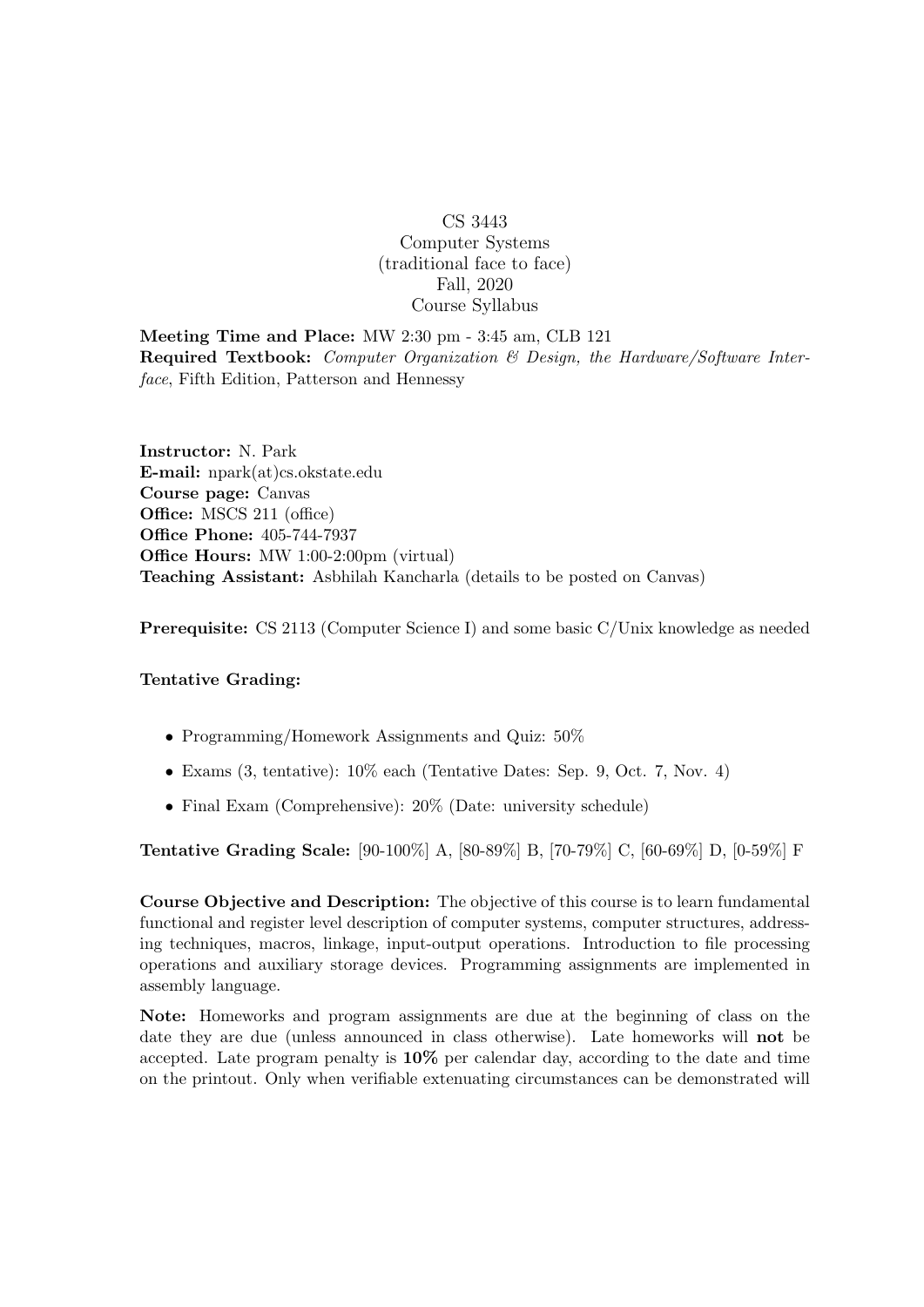make-up exams or extended assignment due dates be considered. Verifiable extenuating circumstances must be reasons beyond control of the students, such as illness or accidental injury. Poor performance in class is not an extenuating circumstance. Advise your instructor of the verifiable extenuating circumstances in advance or as soon as possible. In such situations, the date and nature of the make-up exams and the extended due dates for the assignments will be decided by the instructor.

Attendance Policy: As this is an online course, regularly check your D2L page for the course.

Collaboration Policy: Discussion of techniques and ideas covered in class is encouraged. However, every line of on all assignments must be your own.

- In programming assignments, discussion of techniques in a natural language (such as English) is allowed, but a discussion in a computer or algorithmic language is not allowed. (Computer language discussions and questions are to be limited to the language and should not concern the assignment.) Stealing, giving or receiving any code, drawings, diagrams, texts or designs is not allowed.
- As for examinations, instructions will be provided how to arrange test center if needed one and etc beofre the exams.
- Students who do not comply with the above described collaboration policy will receive a grade of F in the course. Furthermore, the case will be reported to the University Officials.
- 50% Rule: For any student to be eligible to receive a passing grade, the student must have earned at least 50% of the total points in each of two areas: (1) programs and other assignments, and (2) tests. Any student whose grades do not satisfy the 50% Rule will automatically receive a grade of F in the course regardless of the total points earned.

## Course Outline:

- 1. Overview
- 2. Data Representation
	- Binary numbers
	- Conversion to/from binary, octal, hexadecimal
	- Floating point representation
- 3. Memory and Bit Operations
	- Lineary array of bytes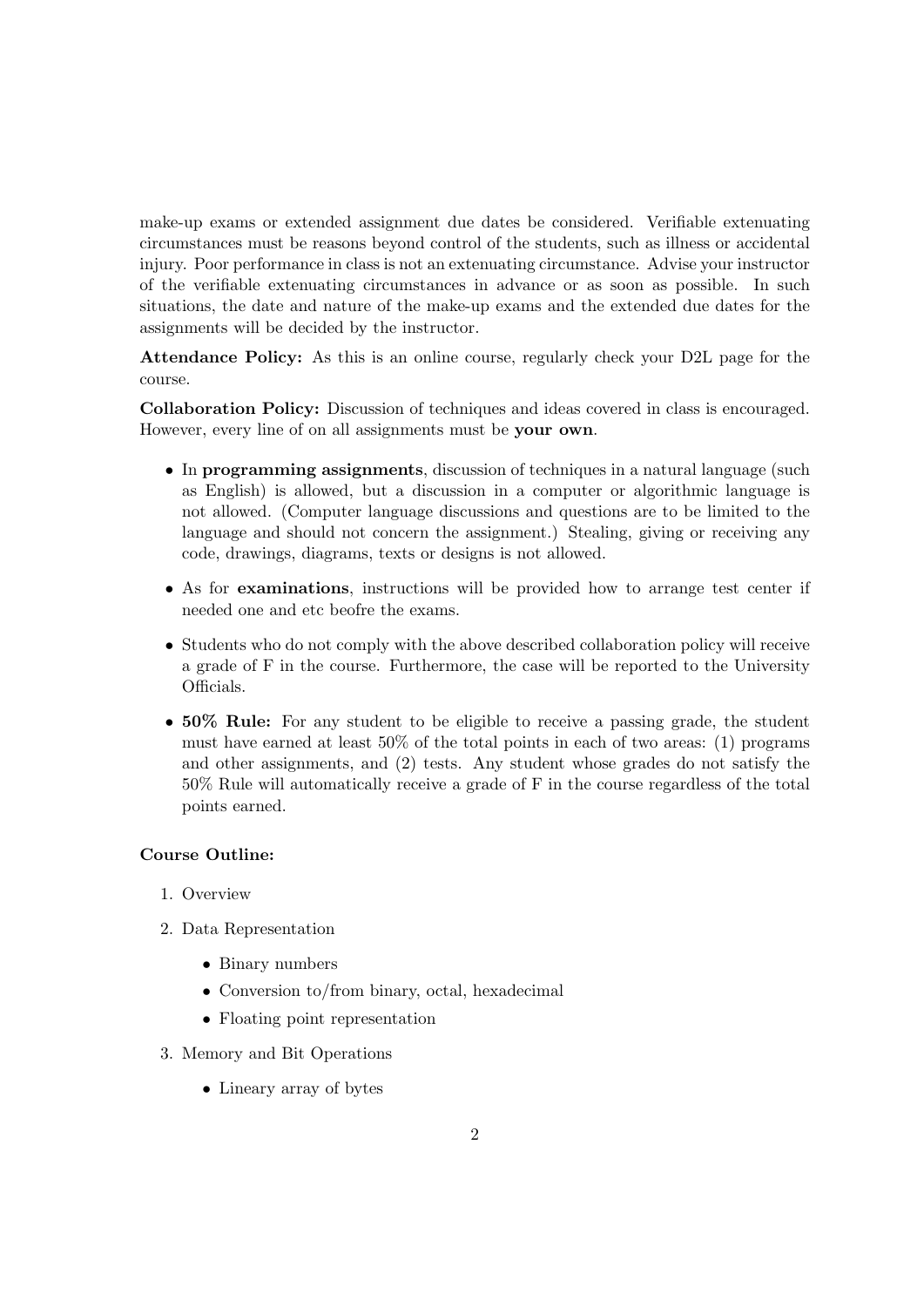- Pointer
- Bitwise operation
- 4. Instruction Set Architecture (ISA)
	- Bridge between software and the processor (CPU)
	- Accumulator
	- Stack
	- General purpose registers
	- Load/store
- 5. MIPS ISA
	- Assembler
	- Pseudo instructions
	- System calls
	- Procedure calls
	- SPIM, other ISAs
- 6. Basics of Logic Design
	- Boolean functions
	- Logic gates
	- Multiplexers
	- Adder
	- Arithmetic logic unit (ALU)
- 7. The ALU and Memory Elements
	- Circuit realization of a given boolean function
	- Add/subtract/overflow/compare/bitwise operation
	- Shifter
	- Memory elements: SR latch, D latch, D flip flop
	- Tri-state drivers and bus communication
	- Register files
	- Control signals
- 8. Integer and FP Arithmetic
	- Integer multiplication